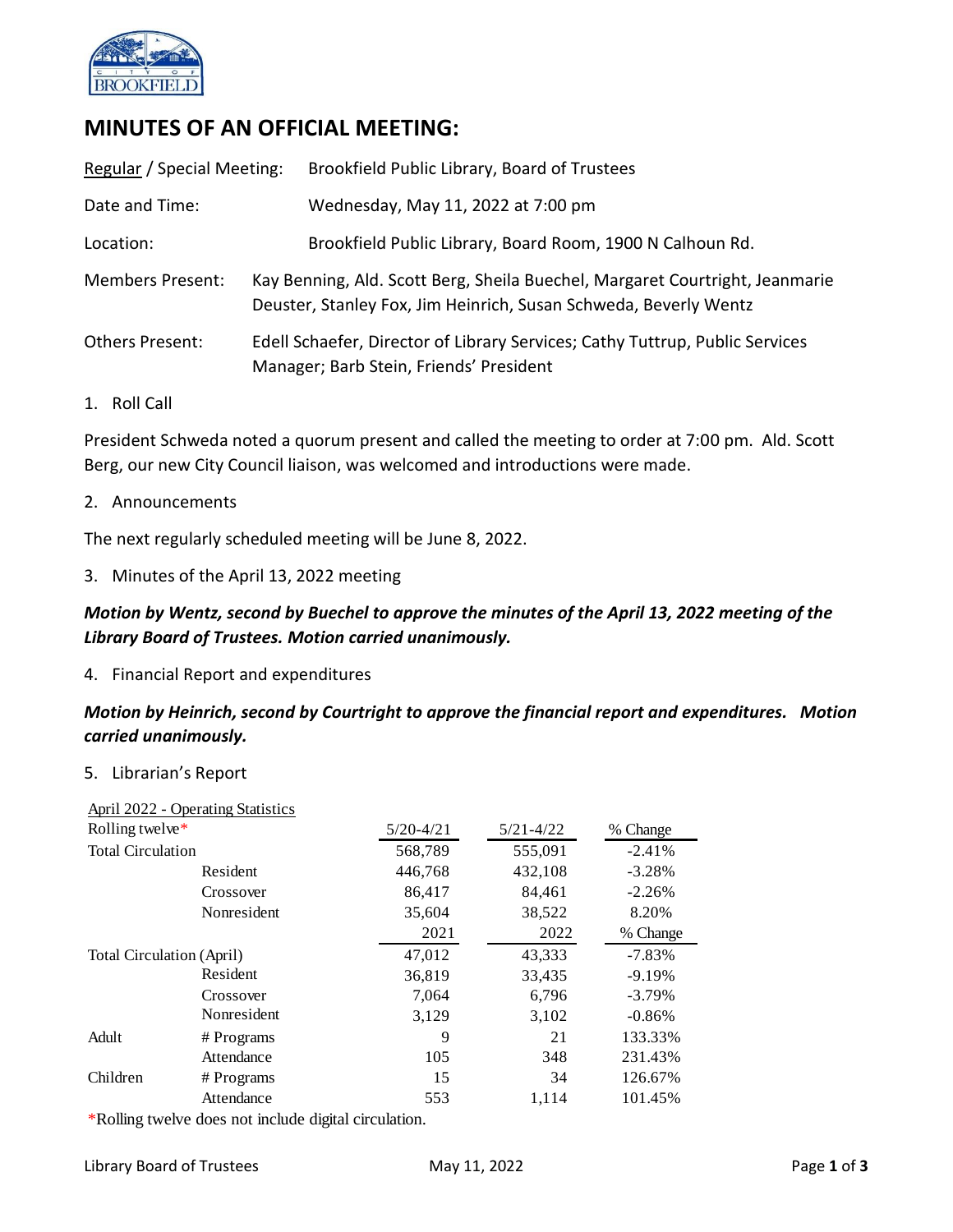### Programming:

Children's Department: in-person storytimes continue to be popular. We will be taking a break from them in May as we prepare for the summer reading program. Special programs this month included Bug in a Rug theater presented by Hey Diddle Diddle, and a middle school robotics team presentation about their competition and the robot they built. A moon-gazing program was held in the courtyard on a VERY chilly night with the Geneva Lake Astrophysics and STEAM. A local author presented an environmental program about trees. Spring I-spy was very popular and many kids completed the STEAM Scene challenge.

Adult Department: special programs this month included two hybrid events: Discovery of a Masterpiece, and author Kathleen Ernst. Our first Dungeons and Dragons night got off to a great start. We continued the Presidents' series with a visit from Teddy Roosevelt. Other programs included Medicare, a session on Home Improvement Contracts, and Mind Games (a program about the human brain). The Friends hosted a Puzzle Day.

### Acknowledgement of Donations Received

Michelle Kurth, a representative from Bank 5/9, came to the Friday storytime and gave us \$125 in preselected books on kindness and friendship as part of their Random Acts of Kindness initiative.

### Staff update

We continue to interview for part-time technicians. Mary Lofy will start in early June. Two positions remain to be filled.

### Facilities Update

We haven't experienced any heating/cooling issues in the past month. Custodial staff dealt with 2 weeks of vandalism in the public men's restroom. We are waiting on replacement filters for the drinking fountains, and can-light bulb replacement in several areas. Maintenance and custodial staff continue to address repairs and daily cleaning promptly.

#### RFID Update

Envisionware has provided training to Bridges' staff for the set-up and installation of the tagging software and pads. On Wednesday, May 4 Shawn Carlson (Bridges), Mike Clarke (Brookfield IT), and Sue Brown (Technical Services Manager) will set-up the five tagging pads that are part of Phase One. Initially we will have one tagging station in the circulation workroom, and four in Technical Services. Several staff members will begin tagging as soon as their training is complete.

## *Motion by Buechel, second by Wentz to approve the Librarian's Report. Motion carried unanimously.*

- 6. Friends of the Library President Barb Stein mentioned that the Friends are testing bi-monthly activities that have included a family puzzle day and Mother's Day craft for children. The Friends will participate in the City Fourth of July parade. A July Read It and Eat is scheduled. The Friends' Treasurer has moved out of the area and they are looking for someone to take on that responsibility. A chairperson is still needed for the September book sale. Barb is waiting to hear back from two possible volunteers.
- 7. New Business
	- a. Start time for regular board meetings Benning opened discussion noting recent actions for meetings in the Elmbrook School District. Discussion was held on moving the start time from